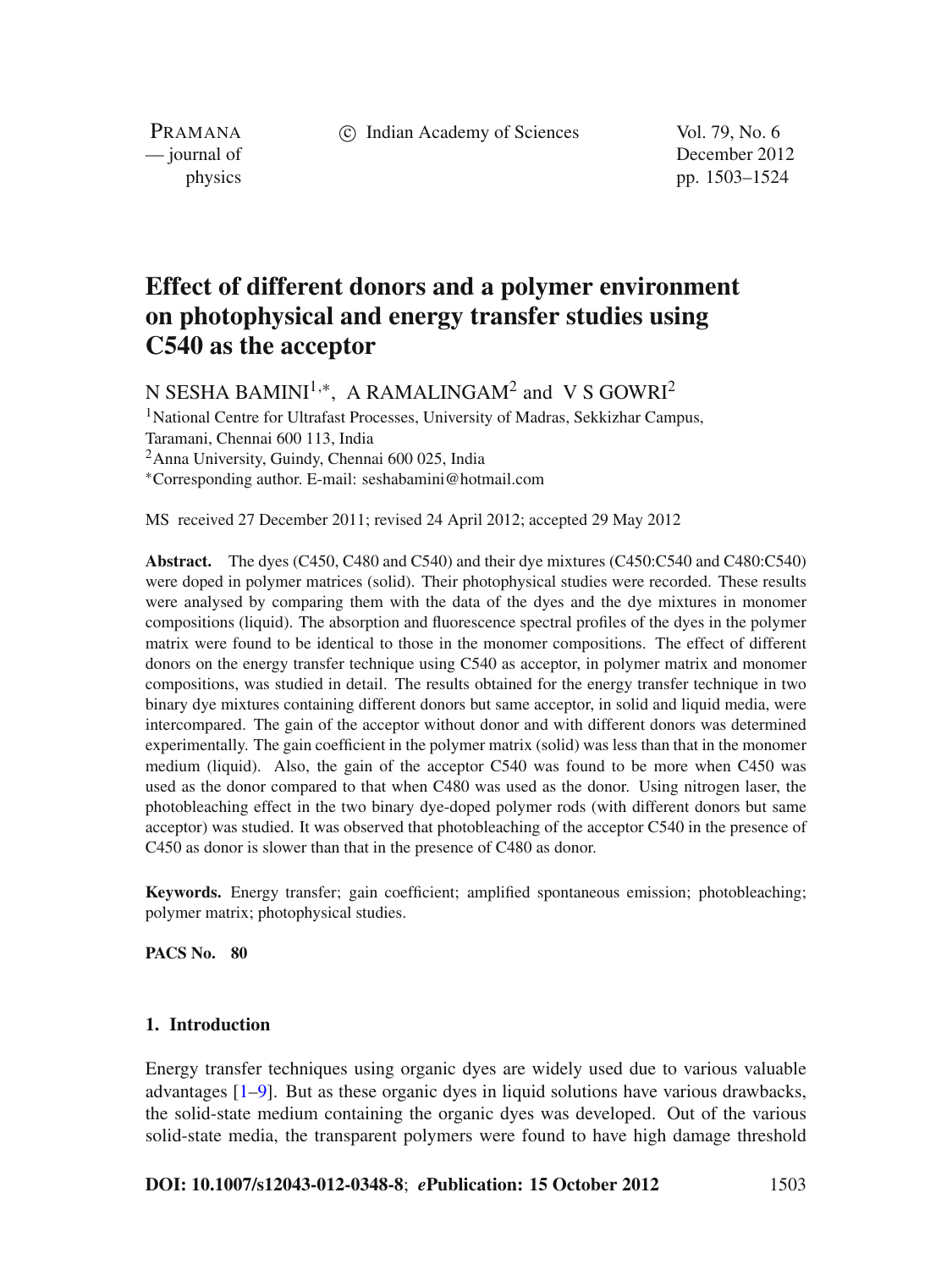and have played a significant role in the advancement of solid-state dye laser systems [\[10](#page-20-2)[–13](#page-21-0)]. Good optical transparency and laser damage resistance properties of polymethyl methacrylate (PMMA) compared to other polymeric materials made it the most frequently used transparent polymer matrix [\[14](#page-21-1)[–16](#page-21-2)]. Hence, PMMA was chosen as the host, for the binary dye mixtures, in this work.

Various literatures are available on studies conducted on the energy transfer technique in binary dye mixtures in PMMA matrices [\[17](#page-21-3)[–21](#page-21-4)]. To improve the photostability and conversion efficiency of PMMA matrix, modified polymethyl methacrylate (MPMMA) was used as the host material. PMMA was modified with the solvent ethanol (EtOH) as it provided good solubility for the coumarin dyes and also increased the optical resistance of PMMA [\[22](#page-21-5)[,23\]](#page-21-6). The energy transfer studies were done in detail using C540 as the acceptor and C450 and C480 dyes as donors, in polymer matrix. The results obtained were compared with those in the liquid monomeric media. The effectiveness, reason and the technique behind using energy transfer in dyes are already discussed in many literatures including those from our group  $[22-27]$  $[22-27]$ . Nitrogen laser was used as the pumping source for our work. The C540 dye was chosen as the acceptor because review of literature showed laser action from C540 only at high concentrations. Since we wanted to study the effect of donor on the acceptor, we chose C450 and C480 as donors as both had good absorption cross-sections at the nitrogen laser pumping source of 337.1 nm.

To study the energy transfer mechanism from donor to acceptor, many spectroscopic parameters were calculated by recording the absorption and fluorescence spectra of the dyes and dye mixtures, in polymer matrix and monomer compositions [\[3](#page-20-3)[,22](#page-21-5)[–25](#page-21-8)[,28](#page-21-9)[–30](#page-21-10)]. The time-resolved fluorescence lifetime  $(\tau)$  of the donor dye in the presence and absence of the acceptor was recorded. Only very little detailed information was available on gain characteristics of coumarin dyes and dye mixtures in MPMMA matrix except for a few from our group [\[17](#page-21-3)[,22](#page-21-5)[,23](#page-21-6)[,31](#page-21-11)[–33](#page-21-12)]. To establish the bandwidth and wavelength of operation under varying donor–acceptor concentrations, the peak of the amplified spontaneous emission (ASE) and gain of the acceptor dye (with donor) in the binary dye mixture were recorded by transverse excitation using nitrogen laser, in polymer matrix and monomer compositions. The photobleaching effect of the acceptor dye C540 in the presence of C450 as donor and C480 as donor, in MPMMA, was studied separately in MPMMA using nitrogen laser excitation. These data, thus recorded, were used to determine the most favourable donor to be used with the acceptor C540 so that higher gain and lesser photobleaching take place.

#### **2. Experimental details**

# 2.1 *Materials used*

Laser grade dye Coumarin 540 (C540) was used as the acceptor and laser grade dyes Coumarin 450 (C450) and Coumarin 480 (C480) were used as the donors. All these dyes were obtained from Exciton Inc., USA and were used without purification. The molecular structures of the dyes used are shown in figure [1.](#page-2-0) The absence of impurities was confirmed by the thin layer chromatography (TLC) test. For the synthesis of dyedoped polymer (DDP) and binary dye-doped polymer (BDDP) rods, methyl methacrylate (MMA) obtained from Lancaster Ltd., UK was used. The purification process of MMA is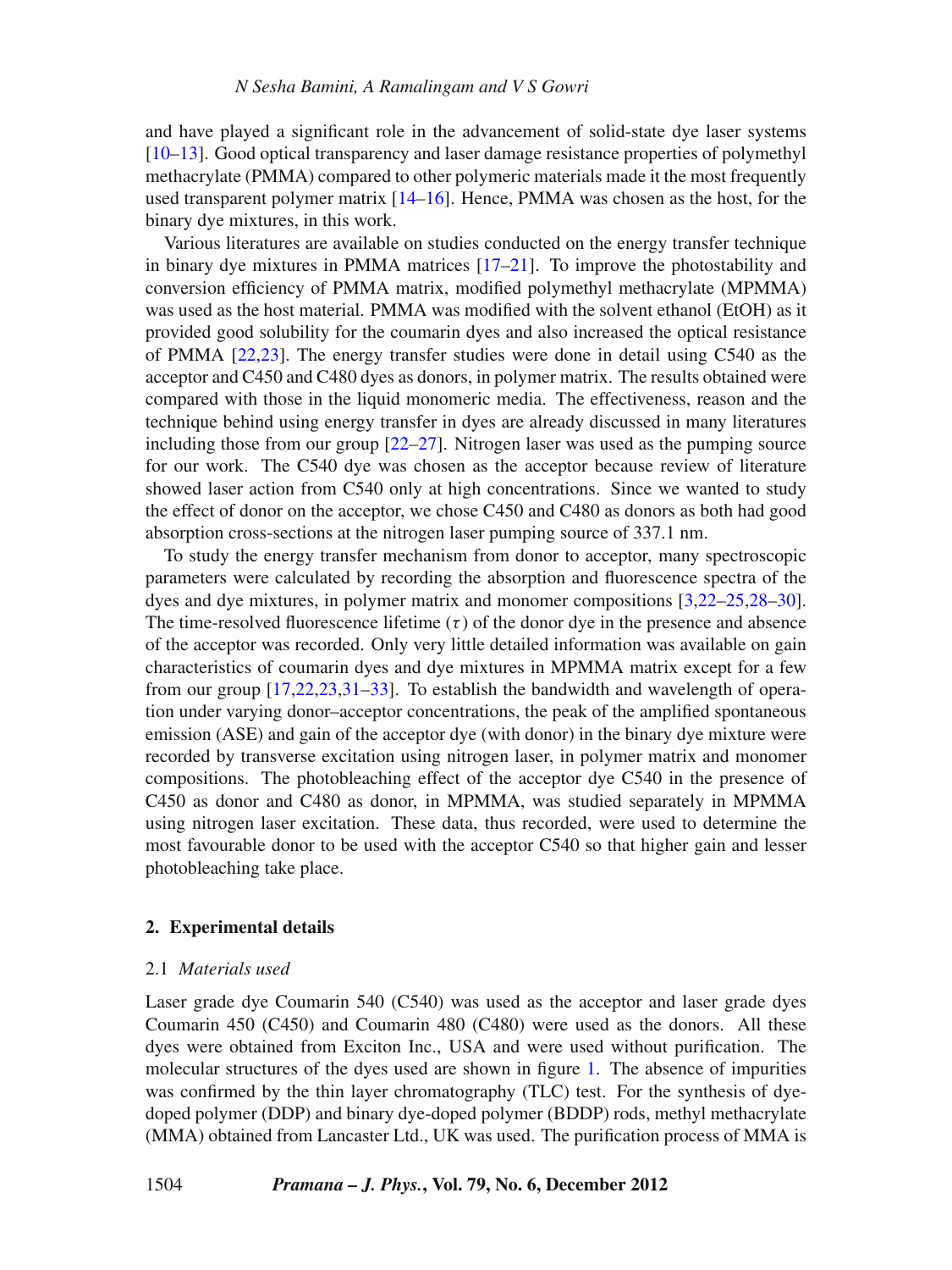*Effect of donors and a polymer en*v*ironment*

<span id="page-2-0"></span>

Coumarin 540

Figure 1. Molecular structure of the dyes used.

already mentioned in our previous papers [\[17](#page-21-3)[,18](#page-21-13)[,22](#page-21-5)[,23](#page-21-6)[,31\]](#page-21-11). The modifying additive used was the solvent ethanol (EtOH) which was of HPLC grade in purity. It was obtained from E-Merck (India) Ltd. The initiator used for polymerization of MMA was 2,2'-azo-bis (isobutyronitrile) or AIBN.

# 2.2 *Synthesis of DDP and BDDP rods*

The synthesis of DDP and BDDP rods is already well explained in all our previous papers [\[17](#page-21-3)[,18](#page-21-13)[,22](#page-21-5)[,23](#page-21-6)[,31](#page-21-11)]. Accordingly, BDDP rods of two donor–acceptor combinations (C450:C540 and C480:C540) and also at different acceptor concentrations were synthesized.

# 2.3 *Experimental methods*

The experimental work carried out on the donor dye (C450) with and without the acceptor dye (C540) in the C450:C540 binary dye system are explained in our previous papers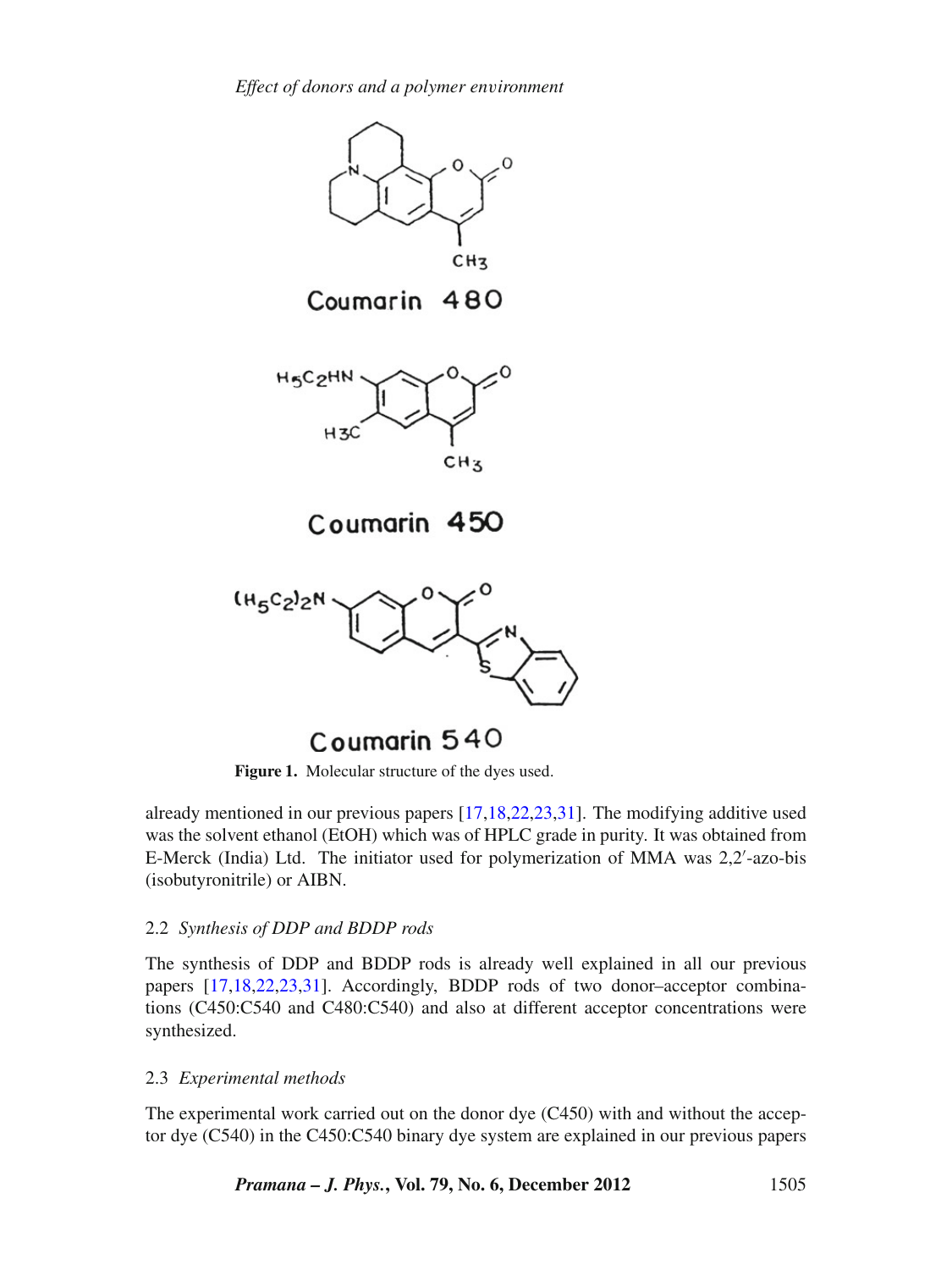[\[22](#page-21-5)[,23\]](#page-21-6). The absorption and fluorescence spectra of the donor C450 (alone) and the acceptor C540 (alone), in MPMMA (solid) and MMA+EtOH (liquid), were recorded with 0.05 mM concentration of the dyes in the solid and liquid media, using Elico SL 159 spectrophotometer and Hitachi F2000 spectrofluorometer, respectively. The emission spectra of the C450:C540 binary dye mixture, in solid and liquid media, as a function of the acceptor concentration were recorded. Fluorescence lifetime measurements were carried out using picosecond time-correlated single photon counting technique with a Ti:sapphire laser (Tsunami Spectra Physics, USA) operating with an intensity maximum at 375 nm. A single pass gain measurement using the ASE method proposed by Shank *et al* [\[34](#page-21-14)] was used for calculating the gain of the acceptor (with donor) in the binary dye mixture. The ASE and gain of the acceptor dye (with donor) in the binary dye mixture were studied by transverse excitation using a home-built nitrogen laser, radiating at 337.1 nm and operating at a repetition rate of 1 Hz with a peak power of 100 kW and a pulse width of 10 ns. The same procedure was repeated for C480:C540 binary dye mixture. The recording

<span id="page-3-0"></span>

**Figure 2.** Absorption (---) and fluorescence (—) spectra of C450 (Curve 1) and C540 (Curve 2) at 0.05 mM concentration.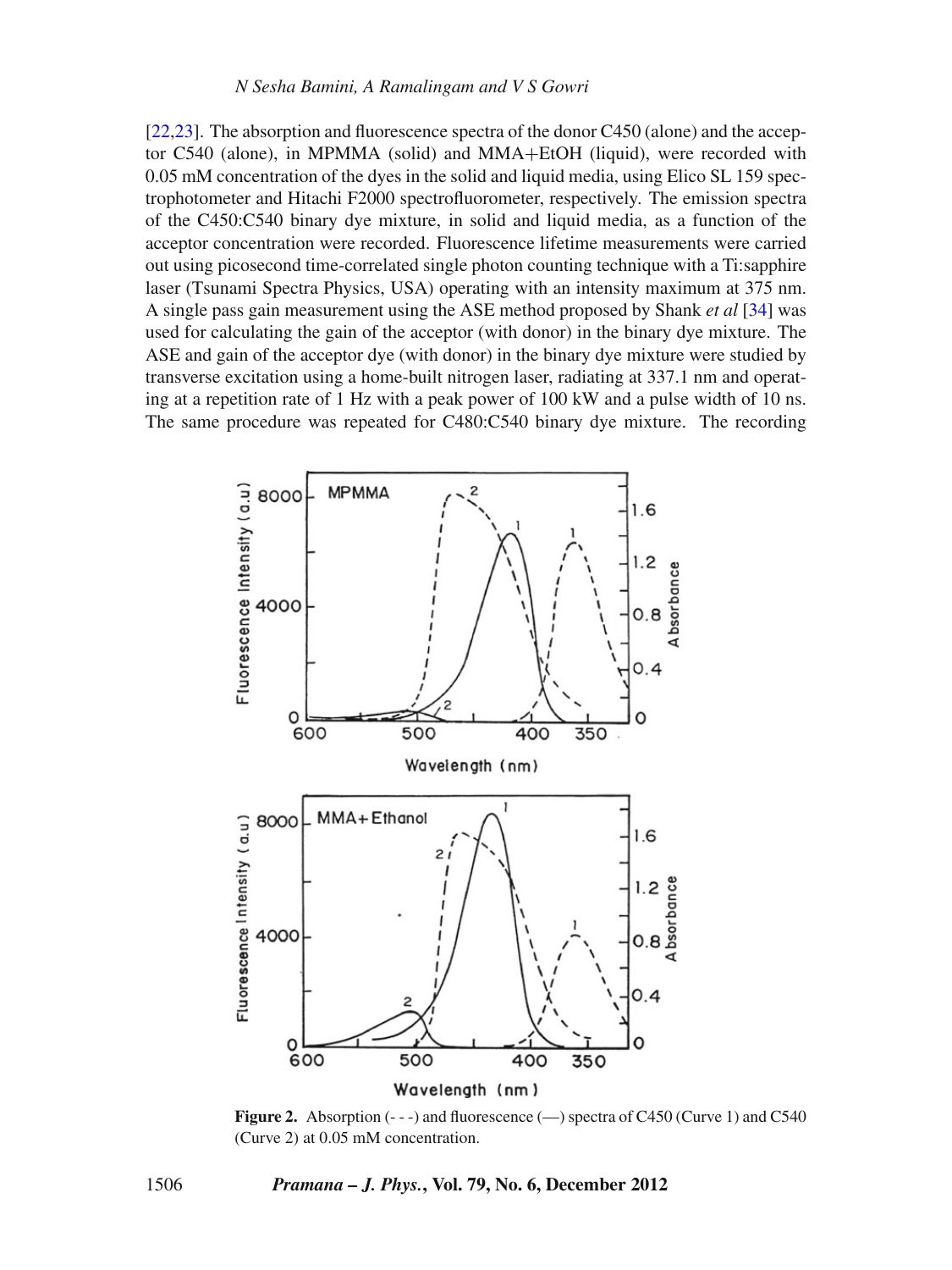of absorption and fluorescence spectra, fluorescence lifetime, gain, ASE, photobleaching and the calculation of the various spectroscopic parameters such as critical transfer radius, transfer efficiencies, rate constants etc., were done as explained in [\[3](#page-20-3)[,22](#page-21-5)[–26](#page-21-15)[,34](#page-21-14)].

# **3. Results and discussion**

# 3.1 *Photophysical studies*

For the C450:C540 binary dye mixture system, the absorption and fluorescence spectra of the donor C450 (alone) and the acceptor C540 (alone) each at a concentration of 0.05 mM, in MPMMA and MMA+EtOH were recorded as shown in figure [2.](#page-3-0) The same

<span id="page-4-0"></span>

Figure 3. Absorption (---) and fluorescence (-) spectra of C480 (Curve 1) and C540 (Curve 2) at 0.05 mM concentration.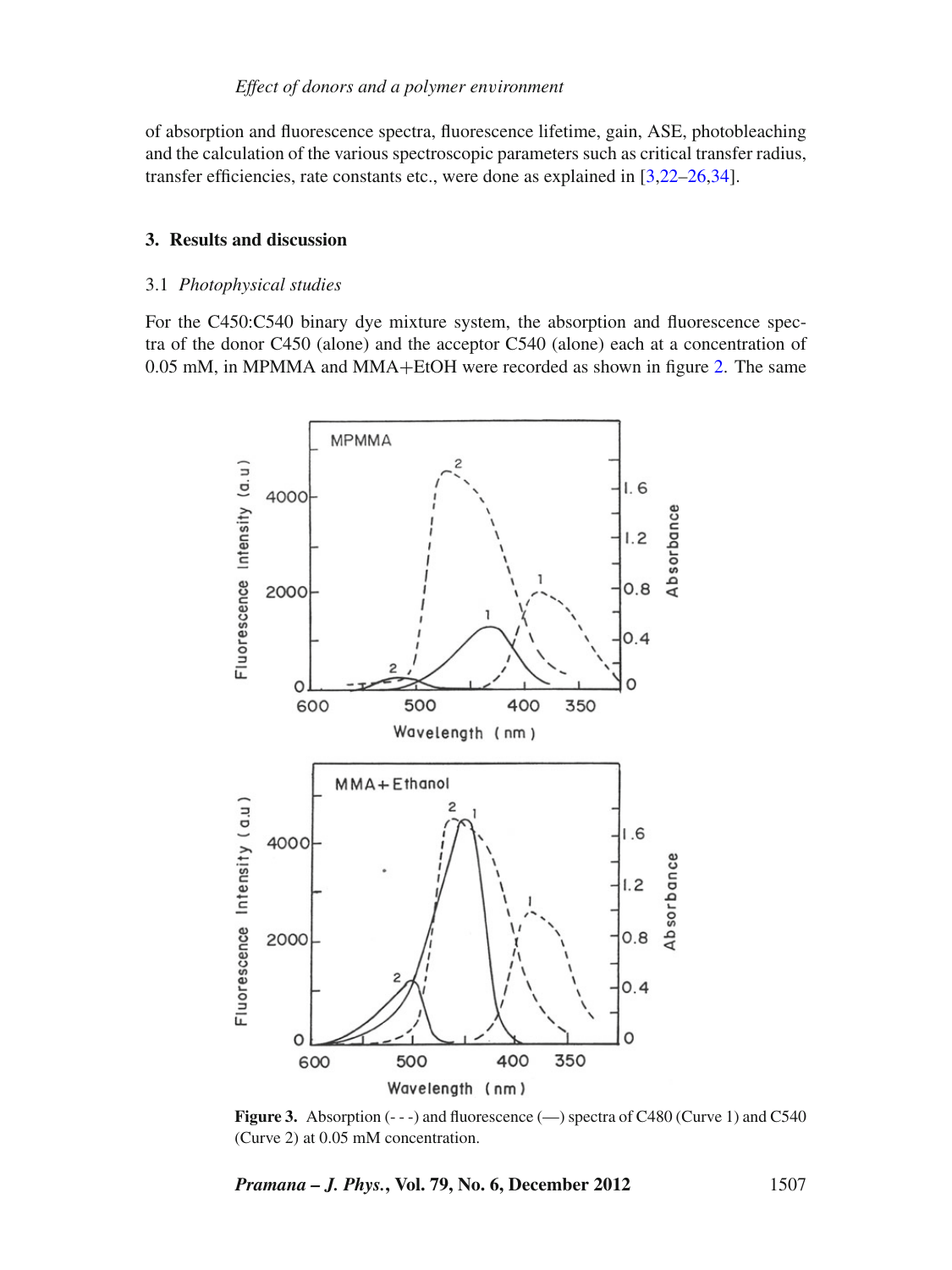<span id="page-5-0"></span>

**Figure 4.** Variation of fluorescence intensity of C450:C540 binary dye mixture for different acceptor concentrations and fixed donor concentration of 0.05 mM. (i) 0.01 mM, (ii) 0.03 mM, (iii) 0.05 mM, (iv) 0.07 mM, (v) 0.09 mM, (vi) 0.11 mM, (vii) 0.13 mM.

procedure was repeated for the C480:C540 binary dye mixture system and the profiles are shown in figure [3.](#page-4-0) In both the binary systems, the spectral overlap of the absorption spectra of the acceptor with the fluorescence spectra of the donor indicated the presence of radiative and non-radiative types of energy transfer processes. The emission spectra

<span id="page-5-1"></span>

**Figure 5.** Variation of fluorescence intensity of C480:C540 binary dye mixture for different acceptor concentrations and fixed donor concentration of 0.05 mM. (i) 0.01 mM, (ii) 0.03 mM, (iii) 0.05 mM, (iv) 0.07 mM, (v) 0.09 mM, (vi) 0.11 mM, (vii) 0.13 mM.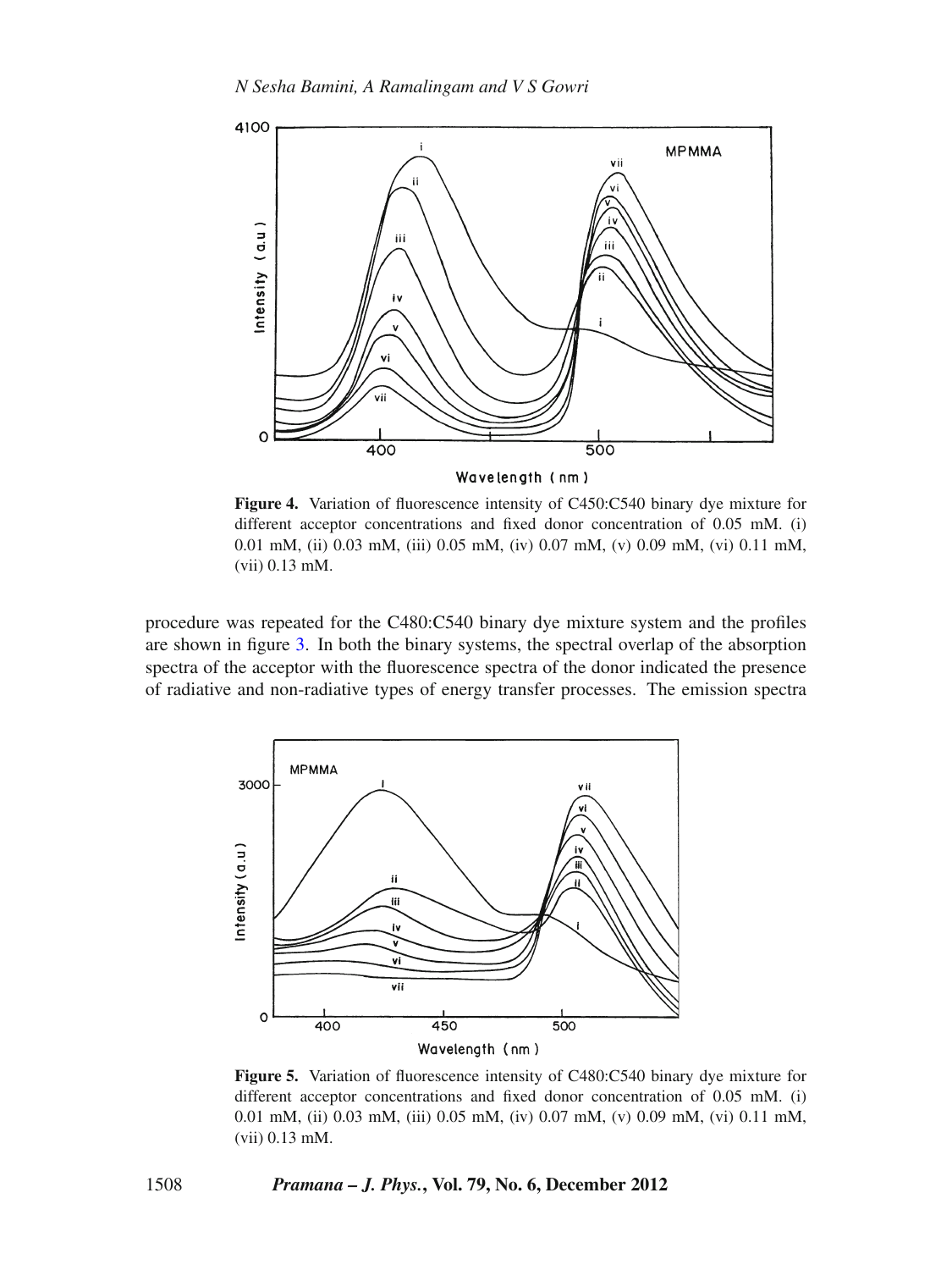of C450:C540 binary dye mixture, in MPMMA and MMA+EtOH, were recorded with a donor–acceptor concentration of  $(0.05: 0.05)$  mM. Also, the variation in the fluorescence intensity of C450:C540 binary dye mixture for different acceptor concentrations but fixed donor concentration of 0.05 mM was recorded. Figure [4](#page-5-0) shows the variation of fluorescence intensity of C450:C540 binary dye mixture in MPMMA only. A similar plot was obtained for C[4](#page-5-0)50:C540 in MMA  $+$  EtOH. Figure 4 shows only two peaks, one around C450 peak emission wavelength and the other around C540 peak emission wavelength indicating the absence of any new fluorescence peak formation for this binary dye mixture. Hence, this showed the absence of complex formation in C450:C540 binary dye mixture, in both polymer matrix and monomer composition. Also, the low concentration of the dyes in the liquid monomer medium and the restricted mobility of the molecules in

<span id="page-6-0"></span>**Table 1.** Spectroscopic parameters of C450 and C540.

| In MPMMA (Solid)                                           |                                                                       |
|------------------------------------------------------------|-----------------------------------------------------------------------|
| Fluorescence lifetime of C450 without C540                 | $\tau_{\text{od}} = 3.34$ ns                                          |
| Fluorescence lifetime of C450 with C540                    | $\tau_d = 3.27$ ns                                                    |
| Calculated critical transfer radius                        | $R_0 = 51.6 \text{ Å}$                                                |
| Critical concentration                                     | $C_0 = 3.243$ mM                                                      |
| Radiative type transfer rate                               | $K_{\rm r} = 2.647 \times 10^{13}$ l/mol/s                            |
| Non-radiative type transfer rate                           | $K_{\text{nr}} = 1.933 \times 10^{11}$ l/mol/s                        |
| Absorption cross-section of the donor<br>C450 at 337 nm    | $\sigma_{\rm D}^{\rm L}(337) = 6.072 \times 10^{-17}$ cm <sup>2</sup> |
| Absorption cross-section of the acceptor<br>C540 at 337 nm | $\sigma_{A}^{L}(337) = 1.003 \times 10^{-17}$ cm <sup>2</sup>         |
| Emission cross-section of the donor<br>C450 at 521 nm      | $\sigma_{\rm SED}(521) = 4.112 \times 10^{-18}$ cm <sup>2</sup>       |
| Emission cross-section of the acceptor                     | $\sigma_{\text{SEA}}(521) = 2.437 \times 10^{-16}$ cm <sup>2</sup>    |
| C540 at 521 nm                                             |                                                                       |
| In MMA+EtOH (Liquid)                                       |                                                                       |
| Fluorescence lifetime of C450 without C540                 | $\tau_{\rm od} = 3.02 \text{ ns}$                                     |
| Fluorescence lifetime of C450 with C540                    | $\tau_{d} = 2.97$ ns                                                  |
| Calculated critical transfer radius                        | $R_0 = 51.8 \text{ Å}$                                                |
| Critical concentration                                     | $C_0 = 3.23$ mM                                                       |
| Radiative type transfer rate                               |                                                                       |
|                                                            | $K_{\rm r} = 7.959 \times 10^{13}$ l/mol/s                            |
| Non-radiative type transfer rate                           | $K_{\text{nr}} = 2.149 \times 10^{11}$ l/mol/s                        |
| Absorption cross-section of the donor<br>C450 at 337 nm    | $\sigma_{\rm D}^{\rm L}(337) = 3.762 \times 10^{-17}$ cm <sup>2</sup> |
| Absorption cross-section of the acceptor<br>C540 at 337 nm | $\sigma_{A}^{L}(337) = 6.308 \times 10^{-18}$ cm <sup>2</sup>         |
| Emission cross-section of the donor<br>C450 at 513 nm      | $\sigma_{\text{SED}}(513) = 1.333 \times 10^{-17}$ cm <sup>2</sup>    |
| Emission cross-section of the acceptor<br>C540 at 513 nm   | $\sigma_{\text{SEA}}(513) = 3.157 \times 10^{-16}$ cm <sup>2</sup>    |

 $Donor = D = C450$  $Acceptor = A = C540$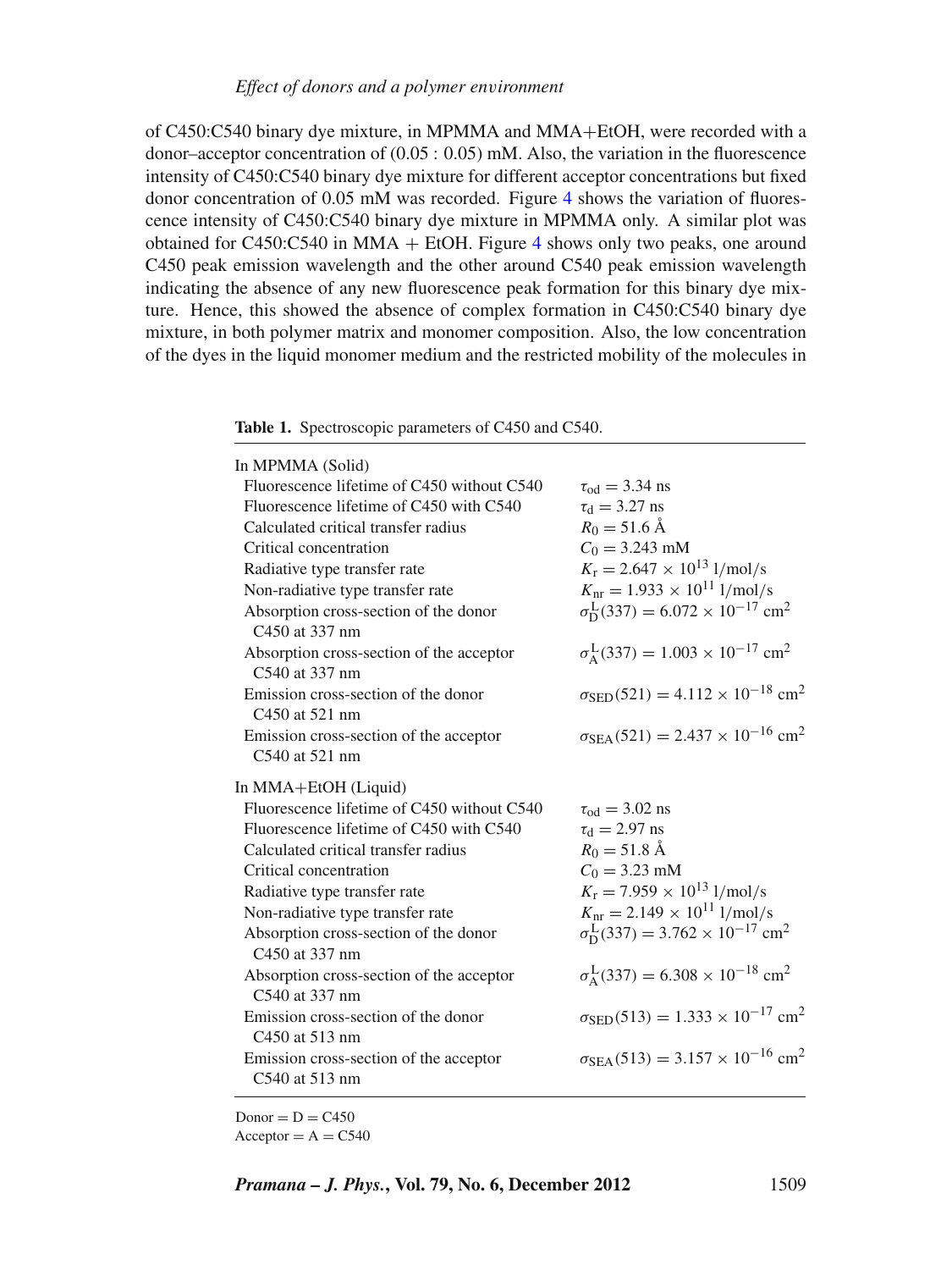<span id="page-7-0"></span>

**Figure 6.** Fluorescence decay profiles of (A) C450 and (B) C450 with C540 in (**a**) MPMMA and (**b**) MMA+ethanol.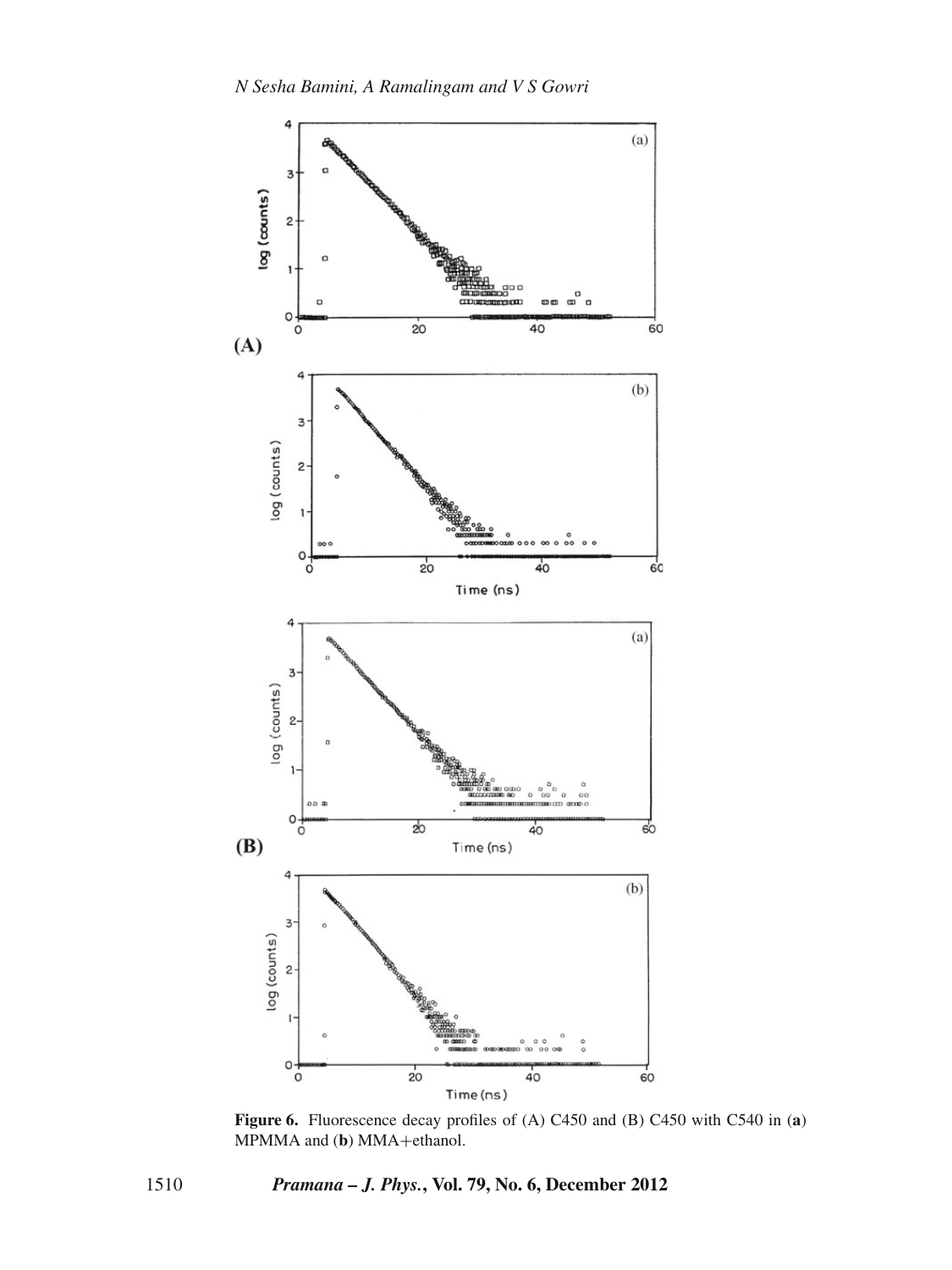the solid polymer medium were the reasons for neglecting the collisional type of energy transfer in both liquid and solid media respectively [\[22](#page-21-5)[–24](#page-21-16)[,27](#page-21-7)[,29\]](#page-21-17). In the same way, it was observed that there was no complex formation, in both solid and liquid media, in the C480:C540 binary dye mixture as shown in figure [5.](#page-5-1) Due to the same reasons already mentioned, the collisional type of energy transfer was neglected in C480:C540 binary mixture.

As already mentioned in our previous papers [\[22](#page-21-5)[,23](#page-21-6)], the fluorescence lifetime measurements of the donor C450 without the acceptor C540 ( $\tau_{\text{od}}$ ) and with the acceptor C540 ( $\tau_d$ ), in MPMMA and MMA+EtOH, was determined experimentally using timecorrelated single-photon counting technique. The data for the C450:C540 binary dye mixture are given in table [1](#page-6-0) while the fluorescence decay profiles are given in figure [6.](#page-7-0)

<span id="page-8-0"></span>**Table 2.** Spectroscopic parameters of C480 and C540.

| In MPMMA (Solid)                                                   |                                                                           |
|--------------------------------------------------------------------|---------------------------------------------------------------------------|
| Fluorescence lifetime of C480 without C540                         | $\tau_{\rm od} = 4.16$ ns                                                 |
| Fluorescence lifetime of C480 with C540                            | $\tau_{\rm d} = 2.92$ ns                                                  |
| Calculated critical transfer radius                                | $R_0 = 45.5 \text{ Å}$                                                    |
| Critical concentration                                             | $C_0 = 4.742$ mM                                                          |
| Radiative type transfer rate                                       | $K_r = 1.688 \times 10^{13}$ l/mol/s                                      |
| Non-radiative type transfer rate                                   | $K_{\text{nr}} = 0.642 \times 10^{11}$ l/mol/s                            |
| Absorption cross-section of the donor<br>C480 at 337 nm            | $\sigma_{\rm D}^{\rm L}(337) = 2.47 \times 10^{-17}$ cm <sup>2</sup>      |
| Absorption cross-section of the acceptor<br>C540 at 337 nm         | $\sigma_{A}^{L}(337) = 1.003 \times 10^{-17}$ cm <sup>2</sup>             |
| Emission cross-section of the donor<br>C480 at 513 nm              | $\sigma_{\text{SED}}(513) = 1.327 \times 10^{-17}$ cm <sup>2</sup>        |
| Emission cross-section of the acceptor<br>C540 at 513 nm           | $\sigma_{\text{SEA}}(513) = 2.649 \times 10^{-16}$ cm <sup>2</sup>        |
|                                                                    |                                                                           |
|                                                                    |                                                                           |
| In MMA+EtOH (Liquid)<br>Fluorescence lifetime of C480 without C540 | $\tau_{\rm od} = 3.65$ ns                                                 |
| Fluorescence lifetime of C480 with C540                            |                                                                           |
| Calculated critical transfer radius                                | $\tau_{\rm d} = 3.46 \text{ ns}$<br>$R_0 = 59 \text{ Å}$                  |
| Critical concentration                                             | $C_0 = 2.179$ mM                                                          |
| Radiative type transfer rate                                       | $K_{\rm r} = 53.65 \times 10^{13}$ l/mol/s                                |
| Non-radiative type transfer rate                                   | $K_{\text{nr}} = 2.699 \times 10^{11}$ l/mol/s                            |
| Absorption cross-section of the donor<br>C480 at 337 nm            | $\sigma_{\rm D}^{\rm L}(337) = 2.265 \times 10^{-17}$ cm <sup>2</sup>     |
| Absorption cross-section of the acceptor<br>C540 at 337 nm         | $\sigma_{A}^{L}(337) = 6.308 \times 10^{-18}$ cm <sup>2</sup>             |
| Emission cross-section of the donor<br>C480 at 510 nm              | $\sigma$ <sub>SED</sub> (510) = 3.926 × 10 <sup>-17</sup> cm <sup>2</sup> |
| Emission cross-section of the acceptor<br>C540 at 510 nm           | $\sigma_{\text{SEA}}(510) = 3.226 \times 10^{-16}$ cm <sup>2</sup>        |

 $Donor = D = C480$  $Acceptor = A = C540$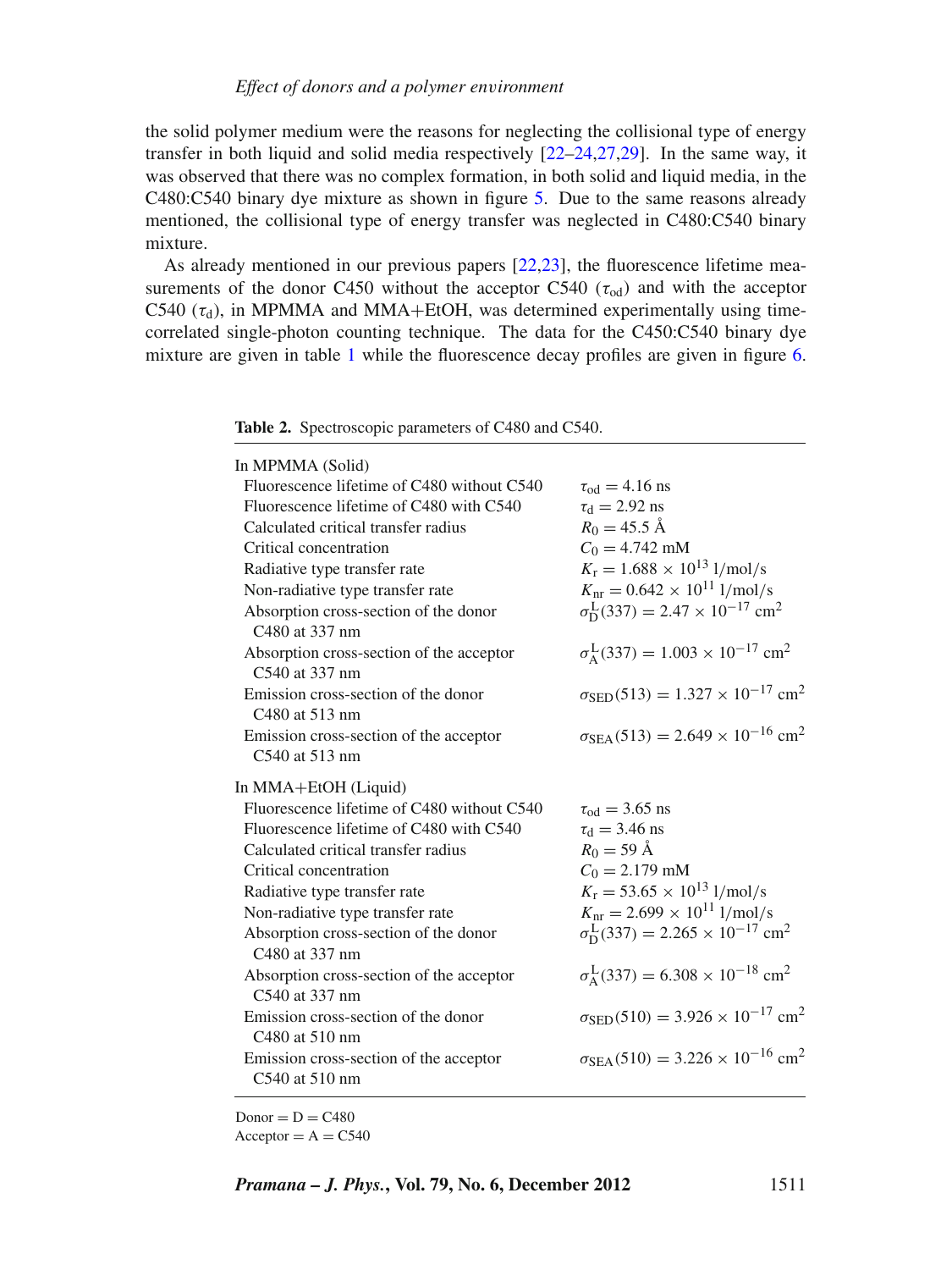<span id="page-9-0"></span>

**Figure 7.** Fluorescence decay profiles of (A) C480 and (B) C480 with C540 in (**a**) MPMMA and (**b**) MMA+ethanol.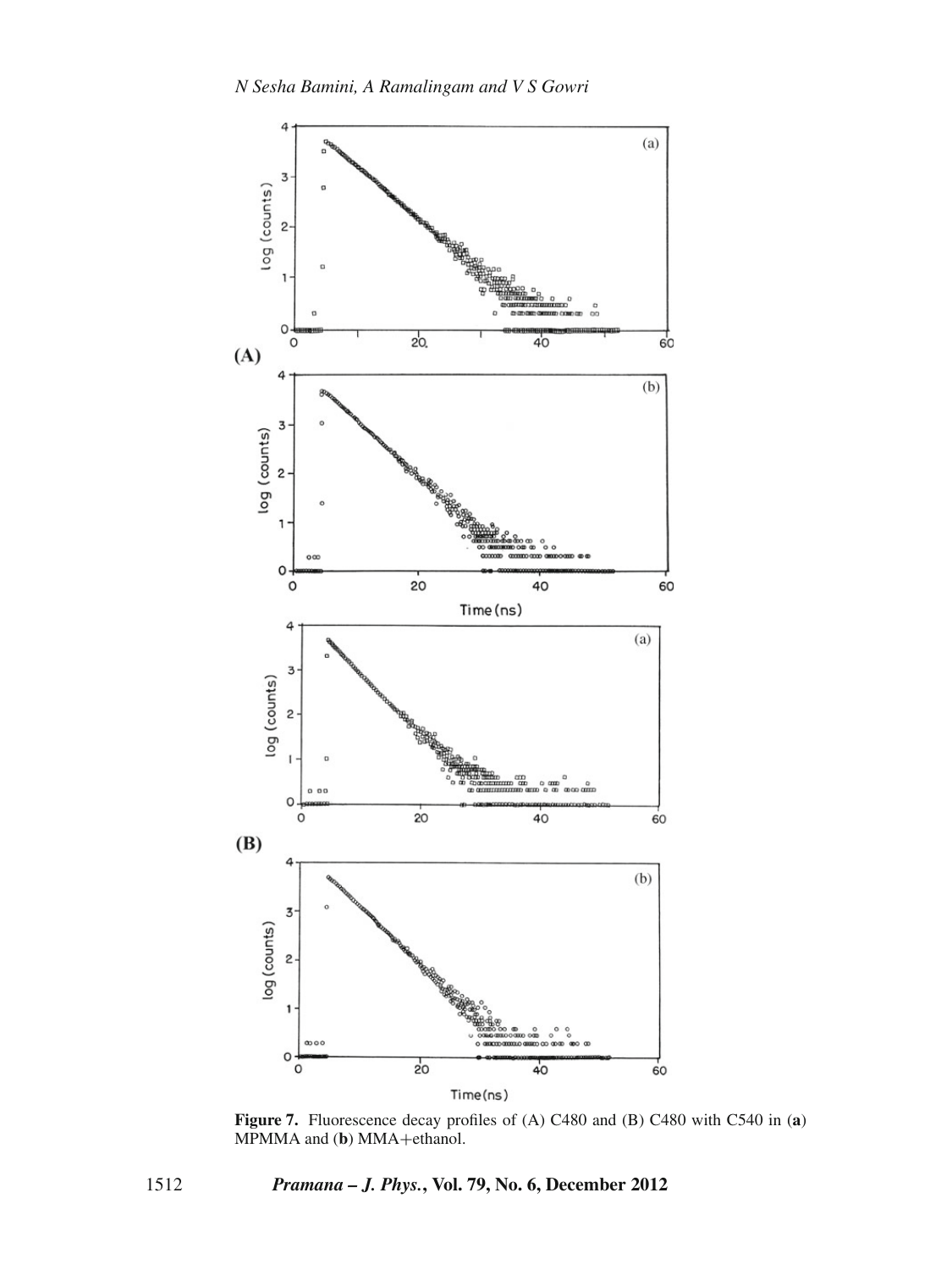The same experimental procedure as above was repeated for the C480:C540 binary dye mixture. The values and fluorescence decay profiles of this dye mixture are shown in table [2](#page-8-0) and figure [7.](#page-9-0) From tables [1](#page-6-0) and [2](#page-8-0) and figures [6](#page-7-0) and [7,](#page-9-0) it was observed that, for

<span id="page-10-0"></span>

**Figure 8.** Spectral shift in fluorescence peak wavelength of the donor C450 (Curve i) and the acceptor C540 (Curve ii) in (a) MPMMA and (b) MMA+ethanol for different acceptor concentrations keeping donor concentration fixed at 0.05 mM.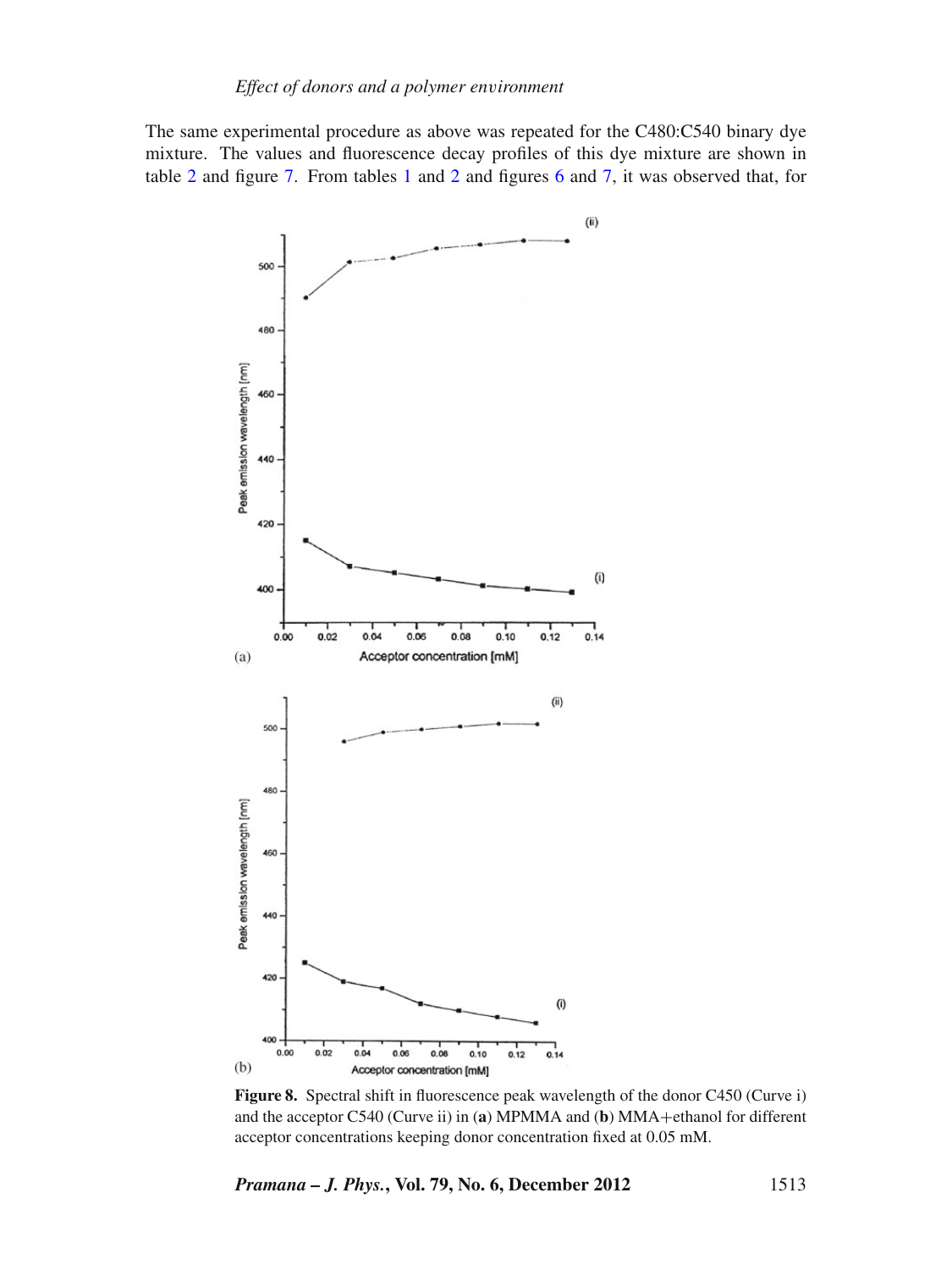<span id="page-11-0"></span>

**Figure 9.** Spectral shift in fluorescence peak wavelength of the donor C480 (Curve i) and the acceptor C540 (Curve ii) in (a) MPMMA and (b) MMA+ethanol for different acceptor concentrations keeping donor concentration fixed at 0.05 mM.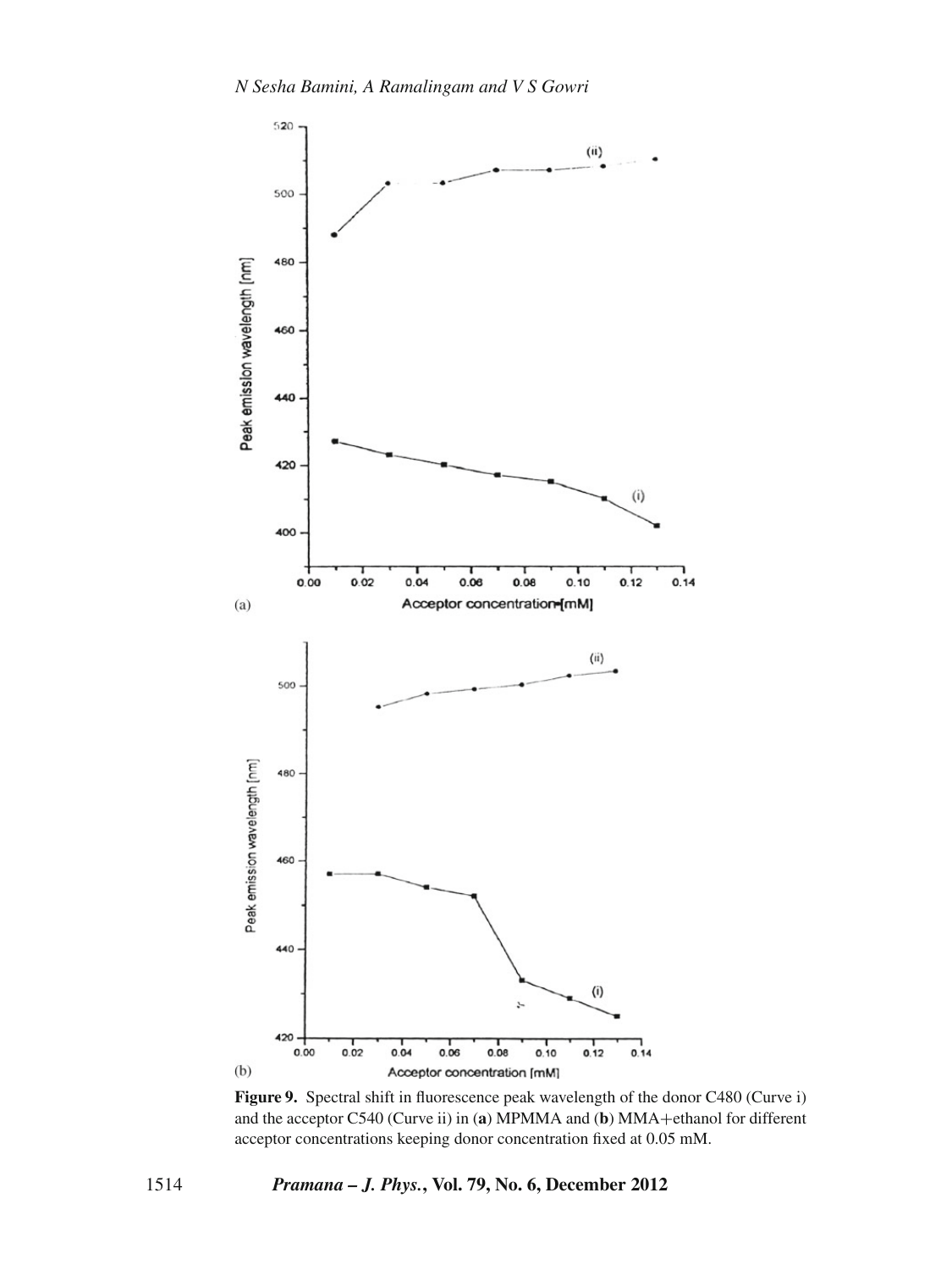both the binary systems, the fluorescence lifetime of the donor decreased in the presence of the acceptor C540. This decrease in the lifetime of the donor on addition of acceptor was observed in both the polymer matrix as well as the monomer composition. Such a decrease in the fluorescence lifetime of a donor on addition of an acceptor indicated that there was transfer of energy from the donor to the acceptor [\[14](#page-21-1)[,22](#page-21-5)[,23](#page-21-6)[,35](#page-21-18)[,36\]](#page-21-19).

#### 3.2 *Spectroscopic parameters*

The various spectral parameters, for both the binary dye mixtures, were calculated using the absorption and emission spectra shown in figures [2](#page-3-0) and [3.](#page-4-0) The calculated values are given in tables [1](#page-6-0) and [2.](#page-8-0) From the tables, it was evident that the critical transfer radius, in both C450:C540 and C480:C540 binary systems, in solid and liquid media, was in good agreement with Forster kinetics.

# 3.3 *Stern–Volmer analysis*

The effect of acceptor concentration [*A*] on the fluorescence spectra of the donor dye in the absence  $(I_{od})$  and presence of acceptor  $(I_d)$  was analysed in figures [2–](#page-3-0)[5,](#page-5-1) respectively. Figures [4](#page-5-0) and [5](#page-5-1) give the fluorescence spectral profiles of each of the binary dye mixture as a function of acceptor concentration [*A*]. From the figures, it was evident that when the acceptor was added, the fluorescence intensity of the donor decreased from  $I_{od}$  to  $I_d$  as a function of the acceptor concentration [*A*], in both the binary systems in polymer matrix and monomer composition. This decrease in the fluorescence intensity of the donor in the presence of the acceptor was due to the transfer of energy from the donor to acceptor [\[3](#page-20-3)[,14](#page-21-1)[,19](#page-21-20)[,22](#page-21-5)[,23](#page-21-6)[,28](#page-21-9)[,37](#page-21-21)]. Results were similar for both the binary systems in polymer matrix as well as in the monomer composition. The emission peak wavelength of the donor and the acceptor as a function of [*A*] is shown in figure [8](#page-10-0) for C450:C540 binary system and in figure [9](#page-11-0) for C480:C540 binary system. For both the binary systems, the donor fluorescence peak wavelength exhibited a blue-shift while the acceptor C540 fluorescence peak wavelength exhibited a red-shift with increasing acceptor concentration.

<span id="page-12-0"></span>

**Figure 10.** Acceptor concentration dependence of  $f$  (Curve 1) and  $f<sub>nr</sub>$  (Curve 2) for the C450:C540 binary dye mixture in (**a**) MPMMA and (**b**) MMA+ethanol.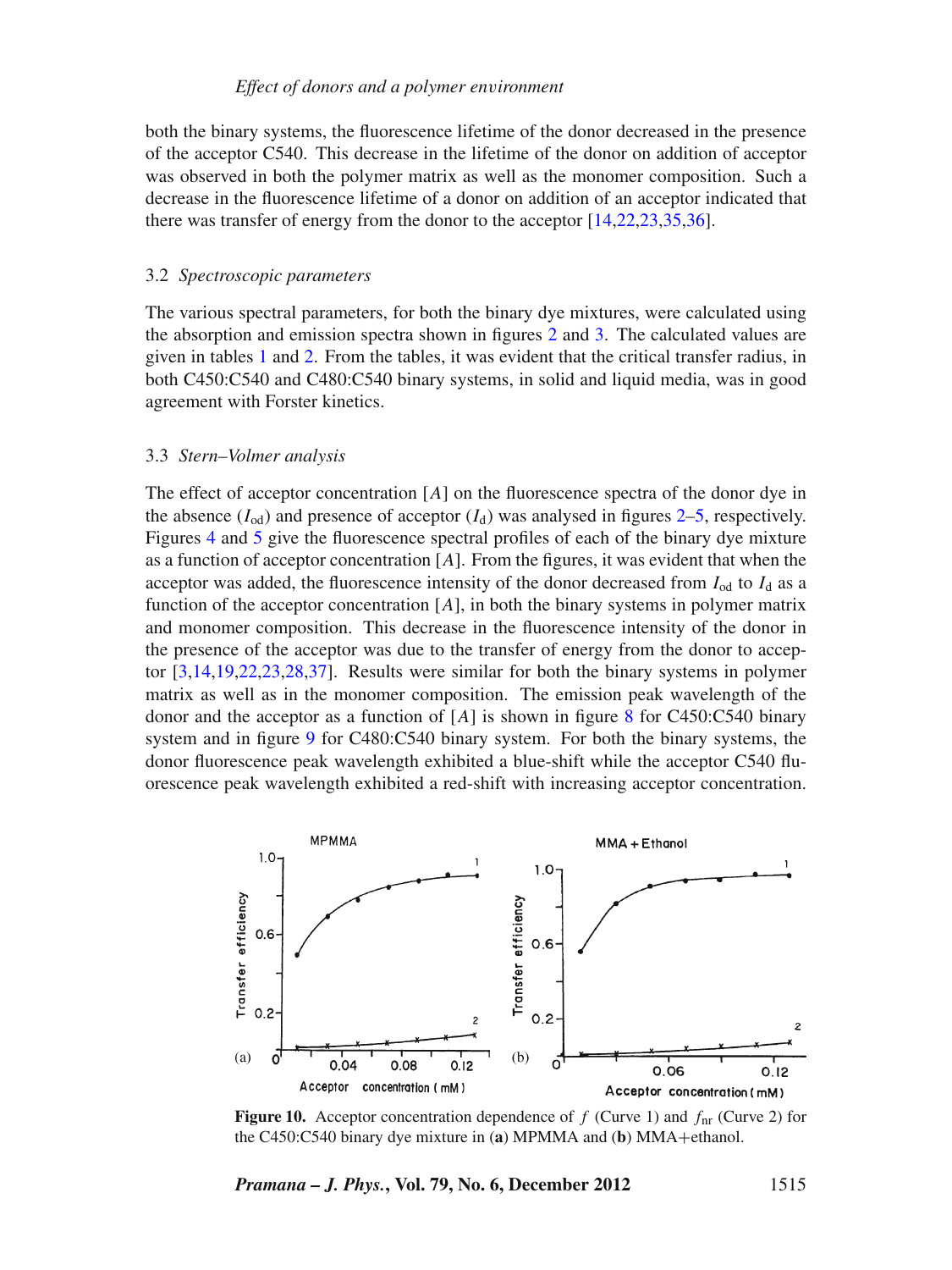

**Figure 11.** Acceptor concentration dependence of  $f$  (Curve 1) and  $f<sub>nr</sub>$  (Curve 2) for C480:C540 binary dye mixture in (**a**) MPMMA and (**b**) MMA+ethanol.

This observed blue-shift in the donor fluorescence with [*A*] may be due to radiative transfer to the acceptor, which will increase as [*A*] increases. Likewise, the successive red-shift in the fluorescence maximum of the acceptor may be attributed to radiative migration due to self-absorption [\[19](#page-21-20)[,22](#page-21-5)[,23](#page-21-6)[,38\]](#page-21-22). The trend was similar in the polymer matrix as well as in the monomer composition, for both the binary systems.

3.3.1 *Efficiencies of energy transfer.* The energy transfer efficiencies and rate constants were calculated as already discussed in our previous papers [\[22](#page-21-5)[,23](#page-21-6)]. The total transfer efficiency  $(f)$ , non-radiative transfer efficiency  $(f<sub>nr</sub>)$  and radiative transfer efficiency  $(f_r)$  of the binary systems, in MPMMA and MMA+EtOH were calculated. The transfer efficiencies thus calculated are shown in figures [10–](#page-12-0)[13](#page-14-0) as functions of acceptor concentration. It was observed that the radiative transfer efficiency is more predominant than the non-radiative transfer efficiency in both the binary systems and in both the media.

3.3.2 *Rate constants of energy transfer.* The fluorescence quantum yield of the donor in the absence ( $\Phi_{od}$ ) and presence of acceptor ( $\Phi_d$ ) was calculated as in our previous



**Figure 12.** Acceptor concentration dependence of  $f_r/f_{nr}$  for C450:C540 binary dye mixture in (**a**) MPMMA and (**b**) MMA+ethanol.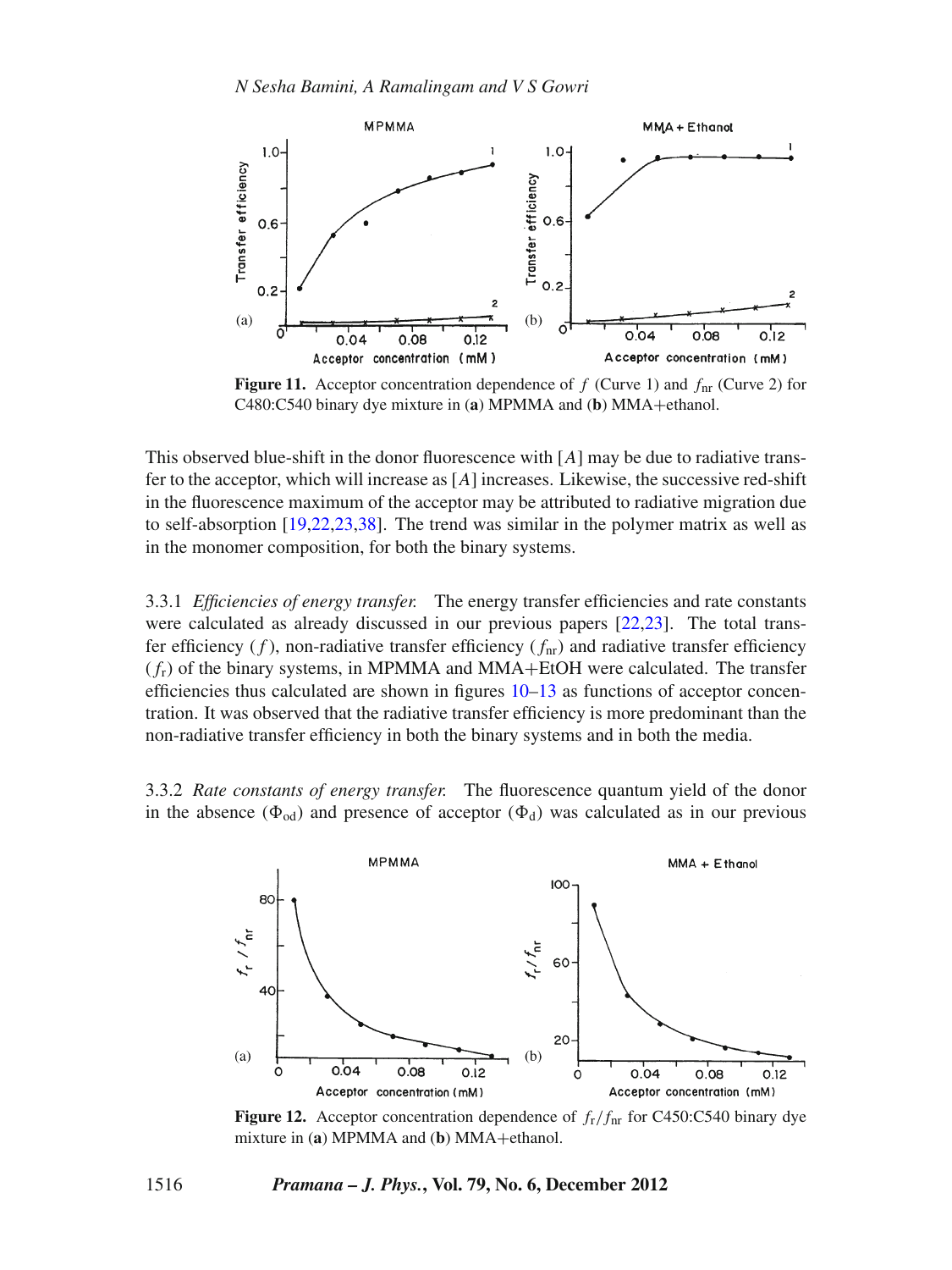<span id="page-14-0"></span>

**Figure 13.** Acceptor concentration dependence of  $f_r/f_{nr}$  for the C480:C540 binary dye mixture in (**a**) MPMMA and (**b**) MMA+ethanol.

papers [\[22](#page-21-5)[,23](#page-21-6)]. As shown in figures  $14-17$ , the variation of  $I_{od}/I_d$  vs. [A] and the relative quantum yields of the donor ( $\Phi_{od}/\Phi_d$ ) as a function of [*A*] was plotted and found to be linear. Here, the radiative and non-radiative rate constants were calculated as already discussed in the previous papers [\[3](#page-20-3)[,22](#page-21-5)[,23](#page-21-6)]. The values calculated are given in tables [1](#page-6-0) and [2](#page-8-0) for the two binary systems. It was observed that under the acceptor concentration ranges considered, the radiative energy transfer mechanism is more predominant than the nonradiative energy transfer mechanism for both C450:C540 and C480:C540 binary systems in polymer and monomer environments.

<span id="page-14-1"></span>

**Figure 14.** Fluorescence intensity  $I_{od}/I_d$  vs. acceptor concentration for the C450: C540 binary dye mixture in (**a**) MPMMA and (**b**) MMA+ethanol.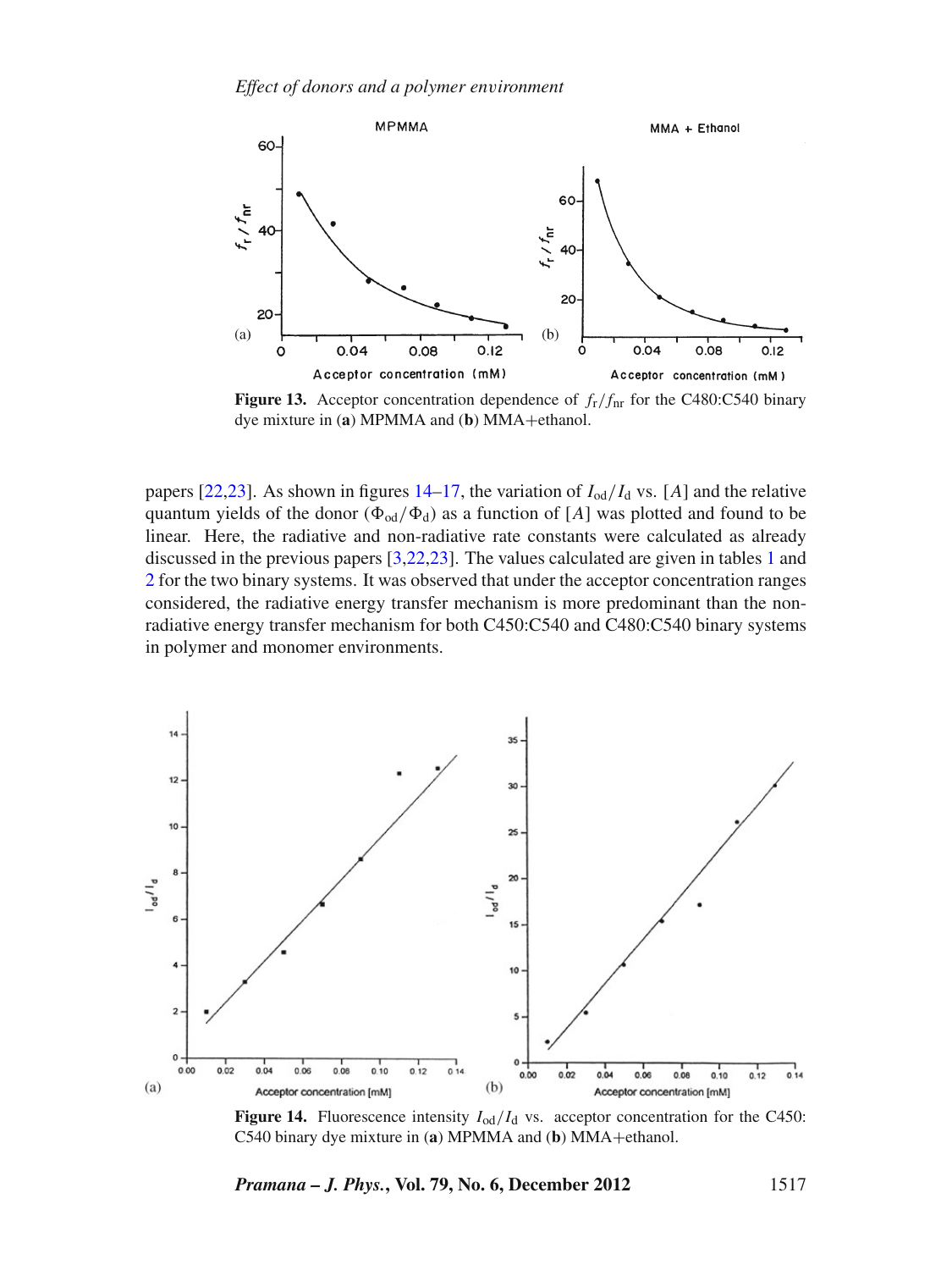

**Figure 15.** Fluorescence intensity  $I_{od}/I_d$  vs. acceptor concentration for the C480: C540 binary dye mixture in (**a**) MPMMA and (**b**) MMA+ethanol.

# 3.4 *Gain*

The optical gain and ASE of the acceptor dye with and without the donor dye were experimentally evaluated as explained in our previous papers. In each of the two binary systems and also in the polymer and monomer environments, the optimum acceptor concentration



**Figure 16.** Relative quantum yields  $\Phi_{od}/\Phi_d$  vs. acceptor concentration for the C450:C540 binary dye mixture in (**a**) MPMMA and (**b**) MMA+ethanol.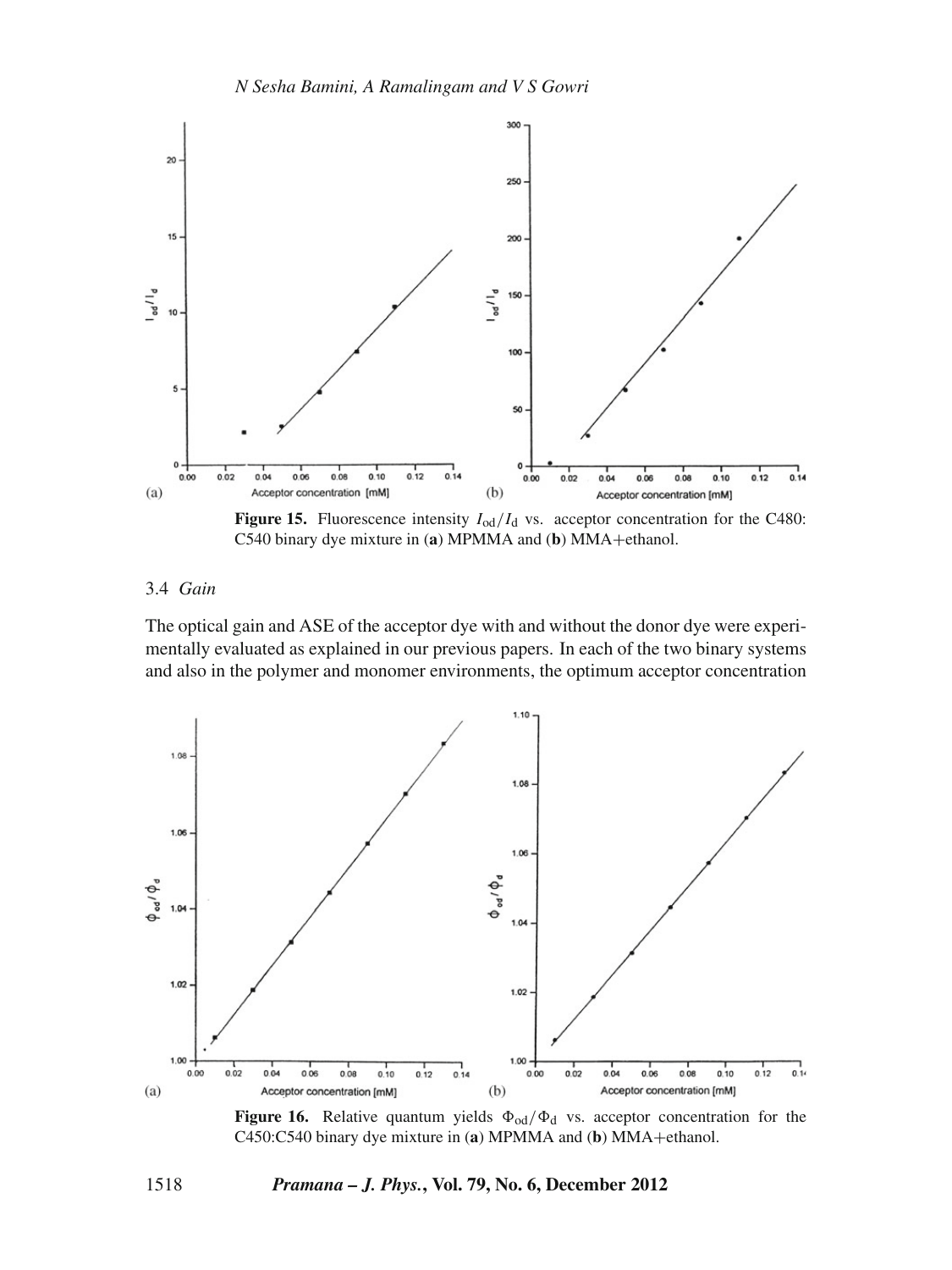*Effect of donors and a polymer en*v*ironment*

<span id="page-16-0"></span>

**Figure 17.** Relative quantum yields  $\Phi_{od}/\Phi_d$  vs. acceptor concentration for the C480:C540 binary dye mixture in (**a**) MPMMA and (**b**) MMA+ethanol.

needed for laser action so that the gain measured was unsaturated gain was determined as already explained [\[22](#page-21-5)[,23\]](#page-21-6). This optimum acceptor concentration [*A*] was used to calculate the gain of the acceptor in the presence of the donor, in the respective medium.

For the C450:C540 binary system, the optimum donor–acceptor concentration needed to obtain unsaturated gain was found to be  $(20:1)$  mM in MPMMA and  $(4:0.75)$  mM in MMA+EtOH. Similarly, for the C480:C540 binary system, the optimum donor–acceptor concentration needed to obtain unsaturated gain was found to be  $(25:2)$  mM in MPMMA and  $(5:1)$  mM in MMA+EtOH. The gain studies of C540 in C450:C540 and C480:C540 binary dye mixtures were repeated in MMA and EtOH using donor–acceptor concentrations optimized as above in each case. These values of gain of the acceptor C540 in the presence of each of the two donors in polymer and monomer environments is shown in tables [3](#page-16-1) and [4](#page-17-0) while the corresponding gain curves are shown in figures [18](#page-17-1) and [19](#page-18-0) respectively. From tables [3](#page-16-1) and [4,](#page-17-0) it was noted that the gain of C540 in the presence of the

| Concentration<br>of C450:C540 (mM) | Medium       | $ASE$ (nm) | Gain $\times 10^{-19}$<br>$\text{cm}^2/\text{mol}/\text{kW}$ |
|------------------------------------|--------------|------------|--------------------------------------------------------------|
| 4:0.75                             | <b>MMA</b>   | 501        | 5.699                                                        |
| 4:0.75                             | EtOH         | 519        | 8.759                                                        |
| 4:0.75                             | $MMA+EtOH$   | 513        | 6.442                                                        |
| 20:1                               | <b>MPMMA</b> | 521        | 3.273                                                        |

<span id="page-16-1"></span>**Table 3.** ASE and gain of C540 in C450:C540 binary dye mixture in solid and liquid media.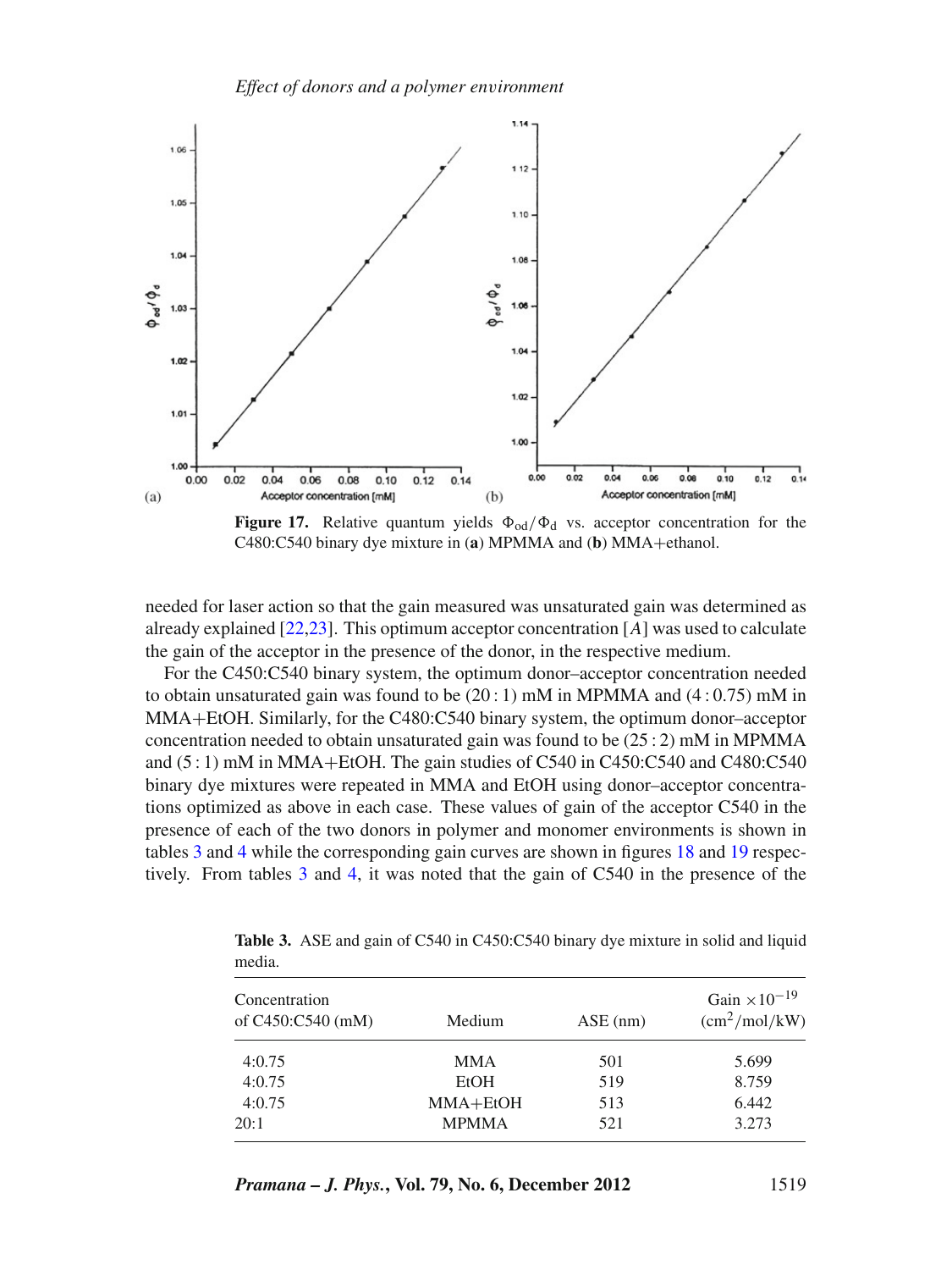| Concentration<br>of C480:C540 (mM) | Medium       | ASE<br>(nm) | Gain $\times 10^{-19}$<br>$\text{cm}^2/\text{mol}/\text{kW}$ |
|------------------------------------|--------------|-------------|--------------------------------------------------------------|
| 5:1                                | <b>MMA</b>   | 515         | 2.228                                                        |
| 5:1                                | EtOH         | 503         | 2.643                                                        |
| 5:1                                | $MMA+EtOH$   | 510         | 2.638                                                        |
| 25:2                               | <b>MPMMA</b> | 513         | 0.603                                                        |

<span id="page-17-0"></span>**Table 4.** ASE and gain of C540 in C480:C540 binary dye mixture in solid and liquid media.

donor (either C450 or C480) in the solid polymer matrix of MPMMA was less than that in the liquid media (MMA+EtOH, MMA, EtOH). This decrease in the gain coefficient in each of the binary dye mixtures in the solid polymer matrix from that in the liquid media may be due to the increase in the refractive index of MPMMA [\[22](#page-21-5)[,23](#page-21-6)[,34](#page-21-14)]. Also, dye re-absorption and inhomogeneity produced at higher concentrations in the solid medium may have caused a decrease in gain in the polymer medium [\[22](#page-21-5)[,23](#page-21-6)[,36\]](#page-21-19).

Also, from tables [3](#page-16-1) and [4,](#page-17-0) it was observed that the gain of the acceptor C540 in the presence of C450 as the donor was much higher than the gain of the acceptor C540 in the presence of C480 as the donor. The same result was observed in all the media. This indicated that under similar conditions, the gain of the acceptor dye, in both solid and liquid media, predominantly depends on the structure of the donor dyes used. This fall in gain of the acceptor C540 in the presence of C480 as the donor compared to that in the presence of C450 as the donor may be because the dye C450 has a mobile amino group in the seventh position and a  $CH_3$  substitution in the sixth position while dye C480 has a rigidized amino group in the seventh position.

<span id="page-17-1"></span>

**Figure 18.** Variation of gain with nitrogen laser power for C540 in the C450:C540 binary dye mixture.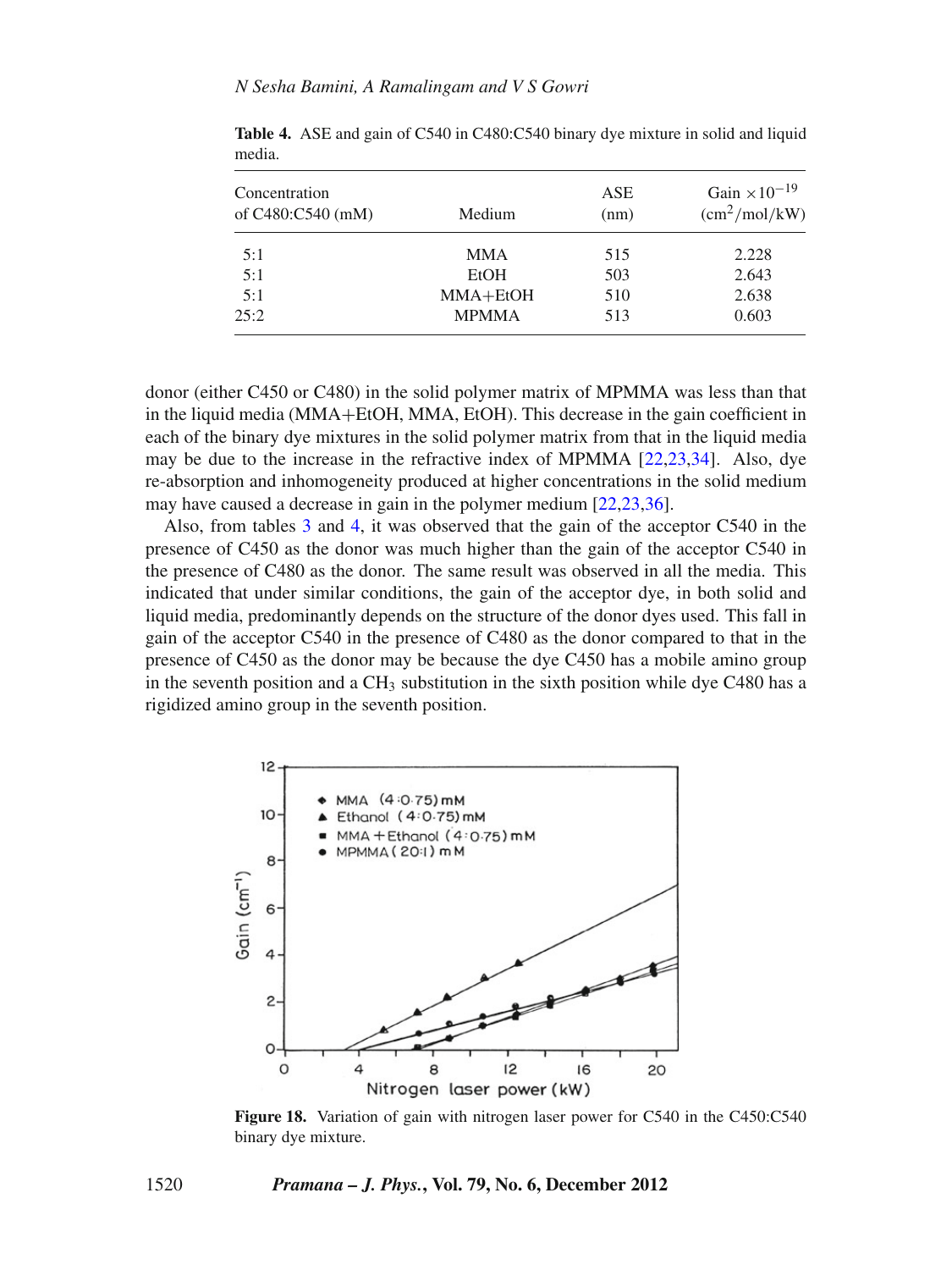<span id="page-18-0"></span>

**Figure 19.** Variation of gain with nitrogen laser power for C540 in the C480:C540 binary dye mixture.

# 3.5 *Photobleaching*

Nitrogen laser excitation was used to study the photobleaching characteristics of the acceptor C540 in the presence of each of the two donors, namely C450 and C480 in MPMMA, as already explained in our previous publications [\[22](#page-21-5)[,23](#page-21-6)]. The photobleaching characteristics of the acceptor C540 in the presence of the donor C450 in MPMMA at a

<span id="page-18-1"></span>

**Figure 20.** Variation of ASE intensity with the number of nitrogen laser pumping pulses of the acceptor C540 with the donor C450 in MPMMA.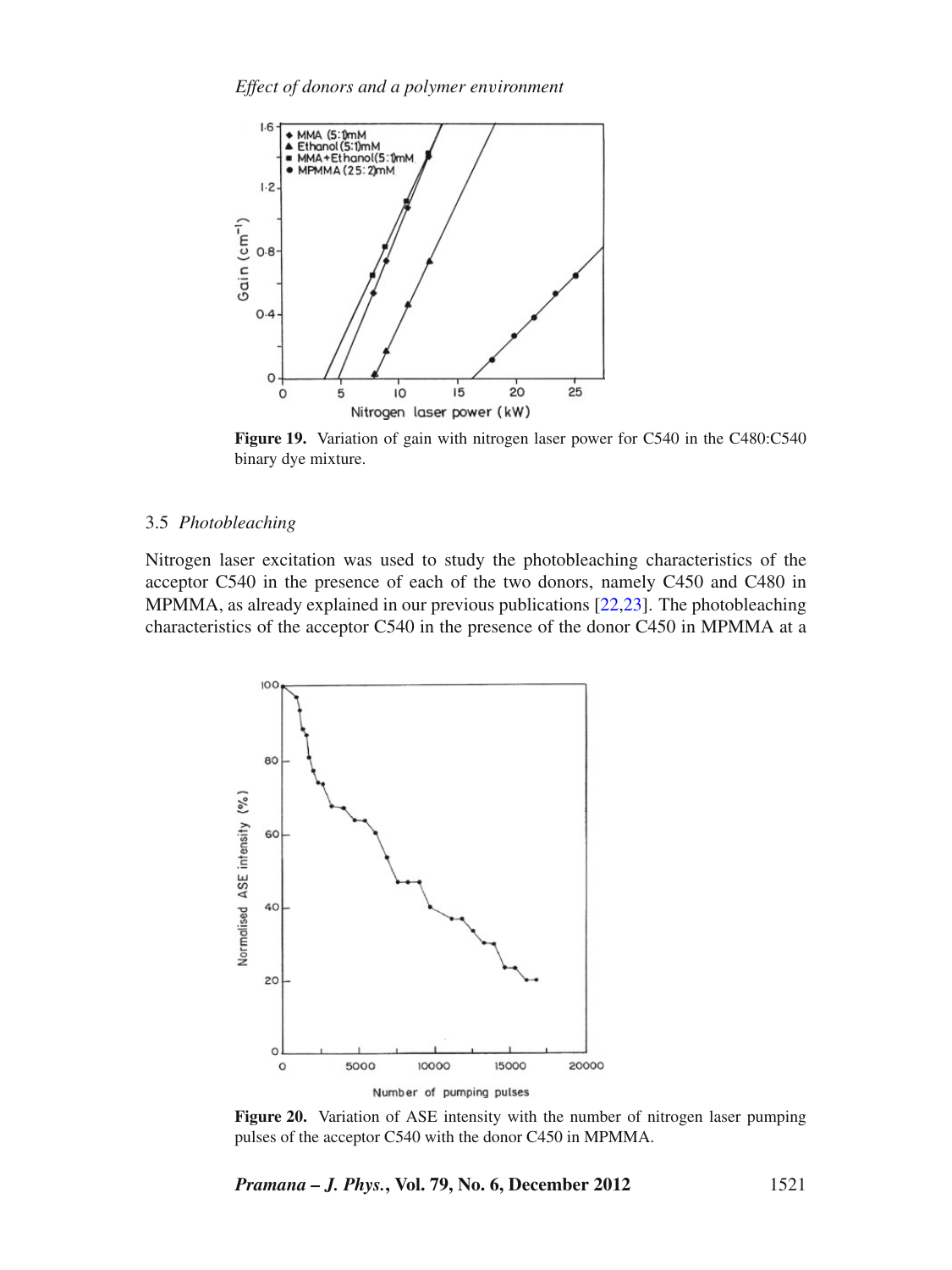<span id="page-19-0"></span>

**Figure 21.** Variation of ASE intensity with the number of the nitrogen laser pumping pulses of the acceptor C540 with the donor C480 in MPMMA.

concentration of  $(20:1)$  mM were studied. Similarly, the photobleaching characteristics of the acceptor C540 in the presence of the donor C480 in MPMMA at a concentration of  $(25:2)$  mM were studied. These characteristics are shown in figures [20](#page-18-1) and [21.](#page-19-0) From figures [20](#page-18-1) and [21,](#page-19-0) it was observed that the acceptor C540 in the presence of the donor C450 took more number of pumping pulses to bleach than in the presence of the donor C480. Acceptor dye C540 in the presence of donor C450 withstood 7210 pulses before its ASE intensity was reduced to 50% of its initial value while acceptor dye C540 in the presence of the donor C480 withstood only 2750 pulses before its ASE intensity was reduced to 50% of its initial value. This longer photobleaching rate of the acceptor dye C540 in the presence of donor C450 when compared to the shorter photobleaching rate of the acceptor dye C540 in the presence of donor C480 may be due to the presence of the mobile amino group in the seventh position and a  $CH_3$  substitution in the sixth position of the dye C450 while dye C480 has a rigidized amino group in the seventh position.

# **4. Conclusion**

The effect of polymer environment on the photophysical characteristics of dyes and dye mixtures was studied by comparing the results in the corresponding monomer environment. Accordingly, the absorption and fluorescence spectral profiles of the dyes and dye mixtures were identical in the polymer and monomer environments. In both binary dye mixture systems of C450:C540 and C480:C540, there was a spectral overlap of the donor and the acceptor dyes, in polymer and monomer environments. This proved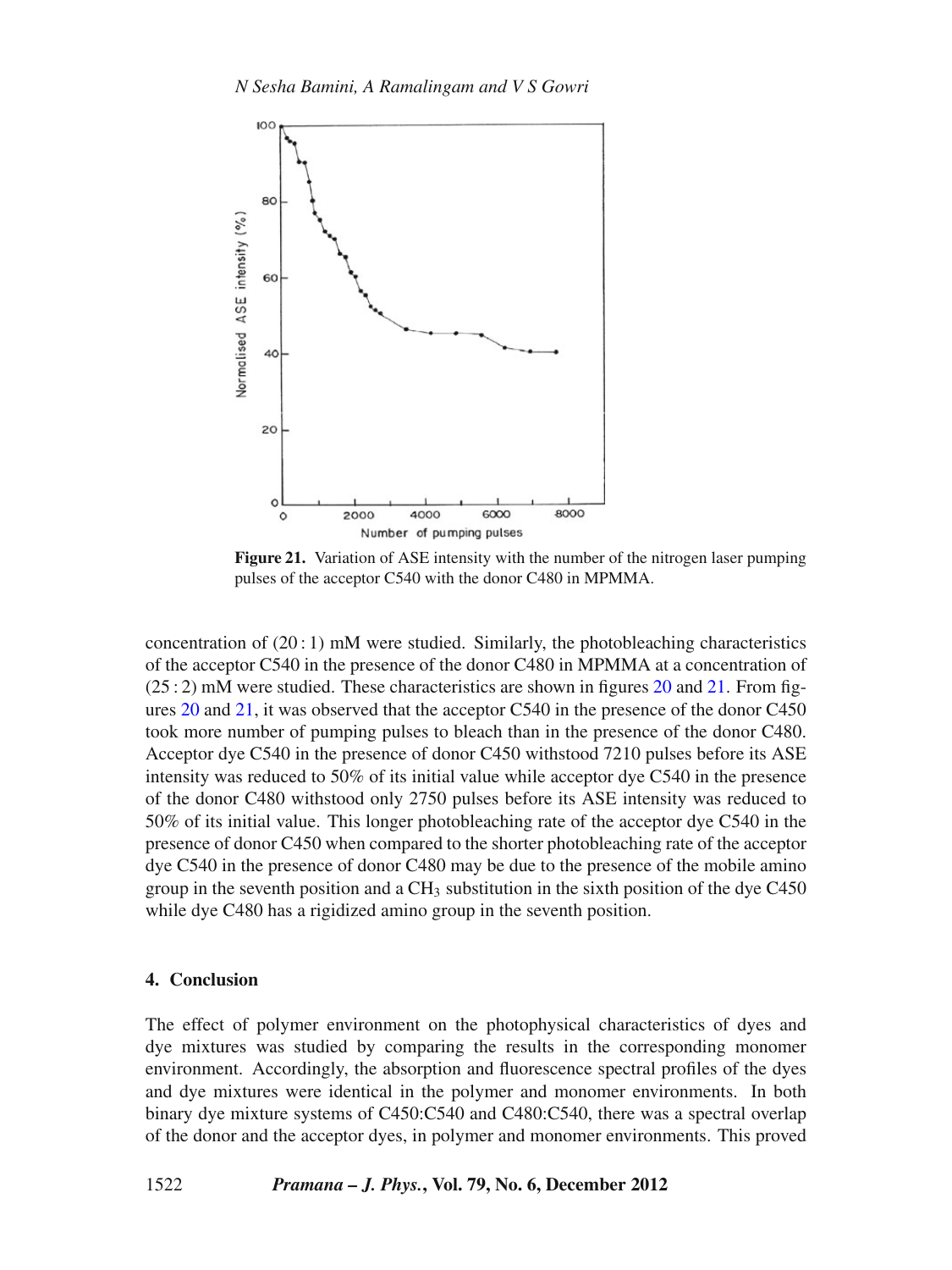# *Effect of donors and a polymer en*v*ironment*

that energy transfer from the donor to the acceptor was possible. This overlap also indicated the presence of radiative and non-radiative energy transfer processes. In both the binary dye mixture systems, in both polymer and monomer environments, the radiative energy transfer mechanism predominated the non-radiative energy transfer mechanism under the concentration ranges considered. The fluorescence lifetime of the donor dye, with and without the acceptor C540 dye, recorded using single photon counting technique was found to decrease in the presence of the acceptor due to transfer of energy from the donor to the acceptor. The optical gain and ASE of the acceptor C540 in both the binary dye mixture systems, in the polymer and monomer media, were recorded using transverse excitation by nitrogen laser. The acceptor dye C540 did not exhibit any gain when taken at a low concentration. But when each of the donor dyes at a high concentration was added, the acceptor C540 gave an ASE output at the acceptor wavelength. So, it was observed that without the presence of each of the donors to act as an energy transfer dye, the excited state population of the acceptor C540 was apparently too low for lasing at that concentration. The binary dye mixtures exhibited similar trends in the polymer and monomer environments. The gain measured was the unsaturated gain of the acceptor C540 in each of the binary systems. In each of the two binary systems of C450:C540 and C480:C540, the gain of the acceptor in the presence of the donor in the polymer environment (MPMMA) was less than that in the corresponding monomer composition. Also, the acceptor C540 exhibited higher gain in the presence of donor C450 compared to that in the presence of donor C480, in both polymer and monomer environments. Under nitrogen laser pumping, the photobleaching studies of the acceptor C540 in the BDDP rod exhibited slower bleaching in the presence of donor C450 and faster bleaching in the presence of donor C480. This higher gain and slower photobleaching of the acceptor the C540 in the presence of donor C450 when compared to that in the presence of donor C480 may be due to the dependence of the above on the structure of the donor dyes when used under similar environmental conditions. Hence, this higher gain of the acceptor C540 in the presence of donor C450 may be because the dye C450 has a mobile amino group in the seventh position and a  $CH_3$  substitution in the sixth position while dye C480 has a rigidized amino group in the seventh position.

# **References**

- <span id="page-20-0"></span>[1] M M F Sabry and F M Mekawey, *Jpn. J. Appl. Phys.* **29**, 101 (1990)
- [2] L Taneja, A K Sharma and R D Singh, *Opt. Commun.* **111**, 463 (1994)
- <span id="page-20-3"></span>[3] R D Singh, D Mohan, A K Sharma and N V Unnikrishnan, *Pramana – J. Phys.* **34**, 77 (1990)
- [4] S R Inamdar and M I Savadatti, *Pramana J. Phys.* **37**, 353 (1991)
- [5] M I Savadatti, S R Inamadar, N N Math and A D Mulla, *J. Chem. Soc. Faraday Trans.* **2(82)**, 2417 (1986)
- [6] B H Soffer and B B McFarland, *Appl. Phys.* **10**, 266 (1967)
- [7] O G Peterson and B B Snavely, *Appl. Phys. Lett.* **12**, 238 (1968)
- [8] C V Shank, A Dienes and W T Silfvast, *Appl. Phys. Lett.* **17**, 307 (1970)
- <span id="page-20-1"></span>[9] Yu Yang, Guannan Lin, Juan Zou, Zhiyu Wang, Minquan Wang and Guodong Qian, *Opt. Commun.* **277(1)**, 138 (2007)
- <span id="page-20-2"></span>[10] A Costela, I Garcia-Moreno, H Tian, J Su, K Chen, F Amat-Guerri, M Carrascoso, J Barroso and R Sastre, *Chem. Phys. Lett.* **277**, 392 (1997)